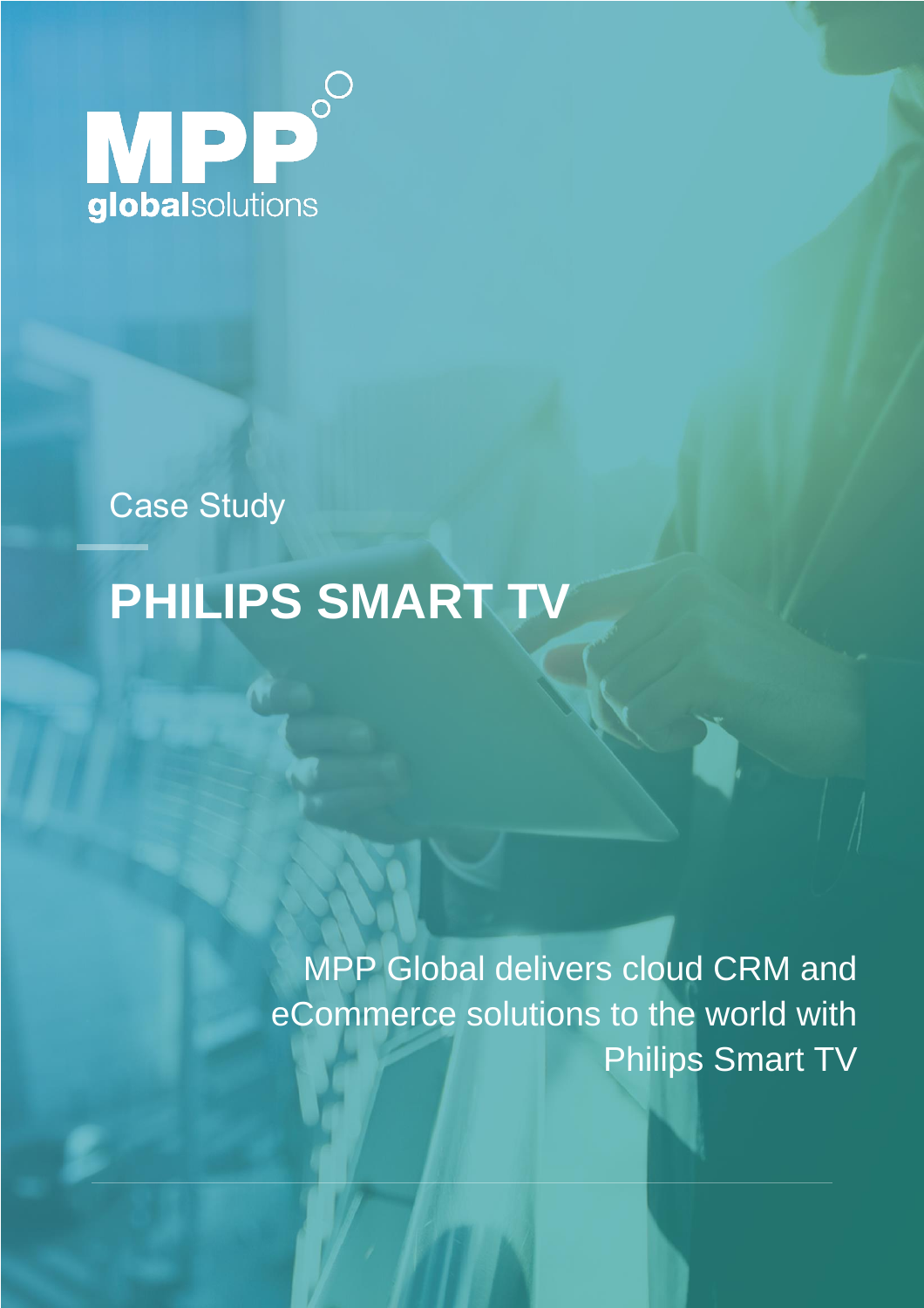

### **Overview**

Philips required an advanced, broadly integrated and secure payment solution when planning their 2nd generation Smart TV service across the globe to handle and manage eCommerce payment transactions.

The system was required to enable users to purchase content such as VOD, as well as apps and other purchases direct through their Smart TV through a centralized payment account.

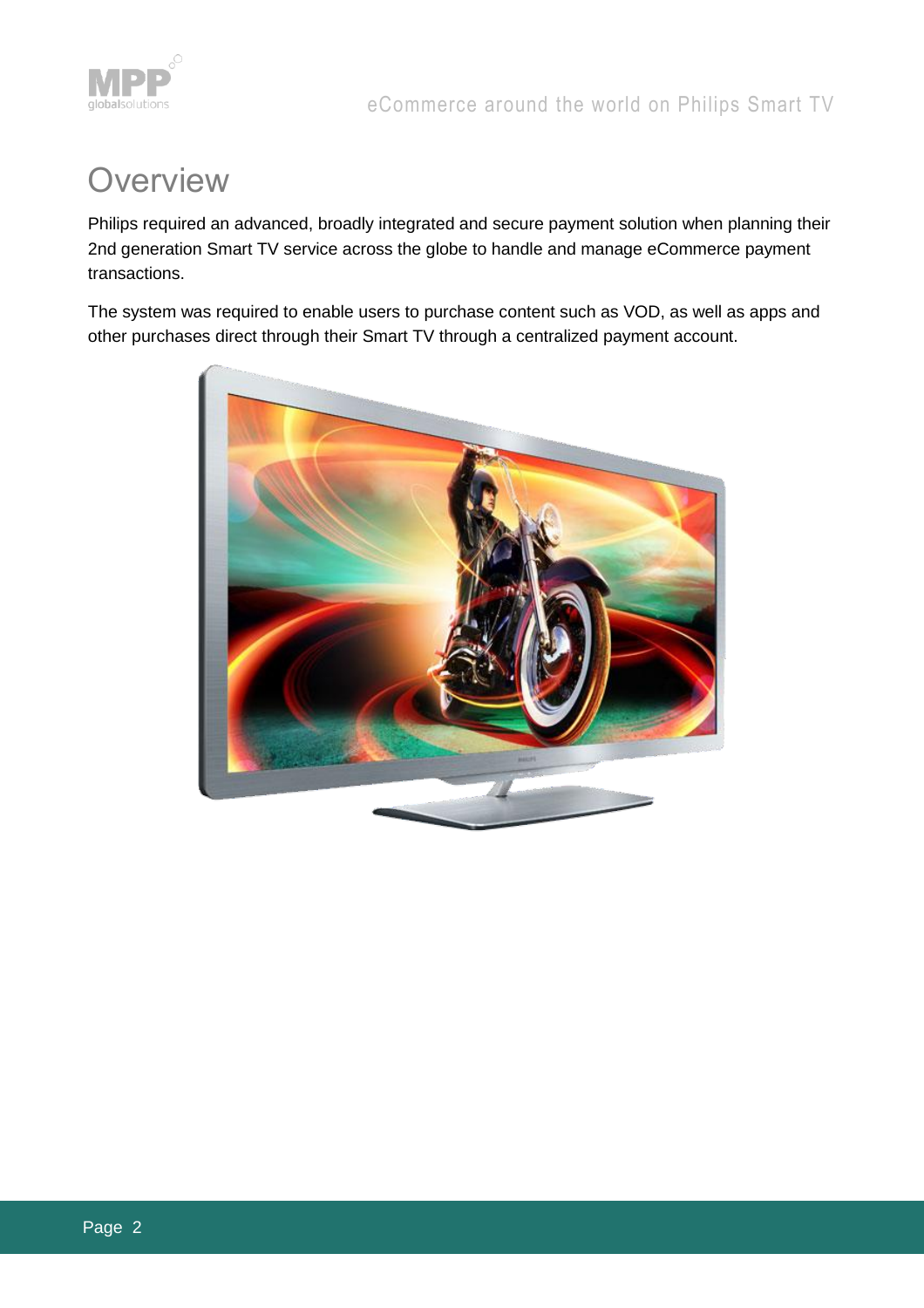

## Project Requirements

The Philips Smart TV combines TV broadcasting, video-on-demand, internet browsing and access to a library of apps and social media. Taking converged media to another level Philips Smart TV is a giant leap in terms of what is capable from Connected TV services.

Drawing upon MPP Global's expertise providing the award-winning CRM and eCommerce platform, eSuite, for Connected-TV services and the media and entertainment sectors, Philips selected MPP Global to deliver the complete CRM and eCommerce solution for the Smart TV.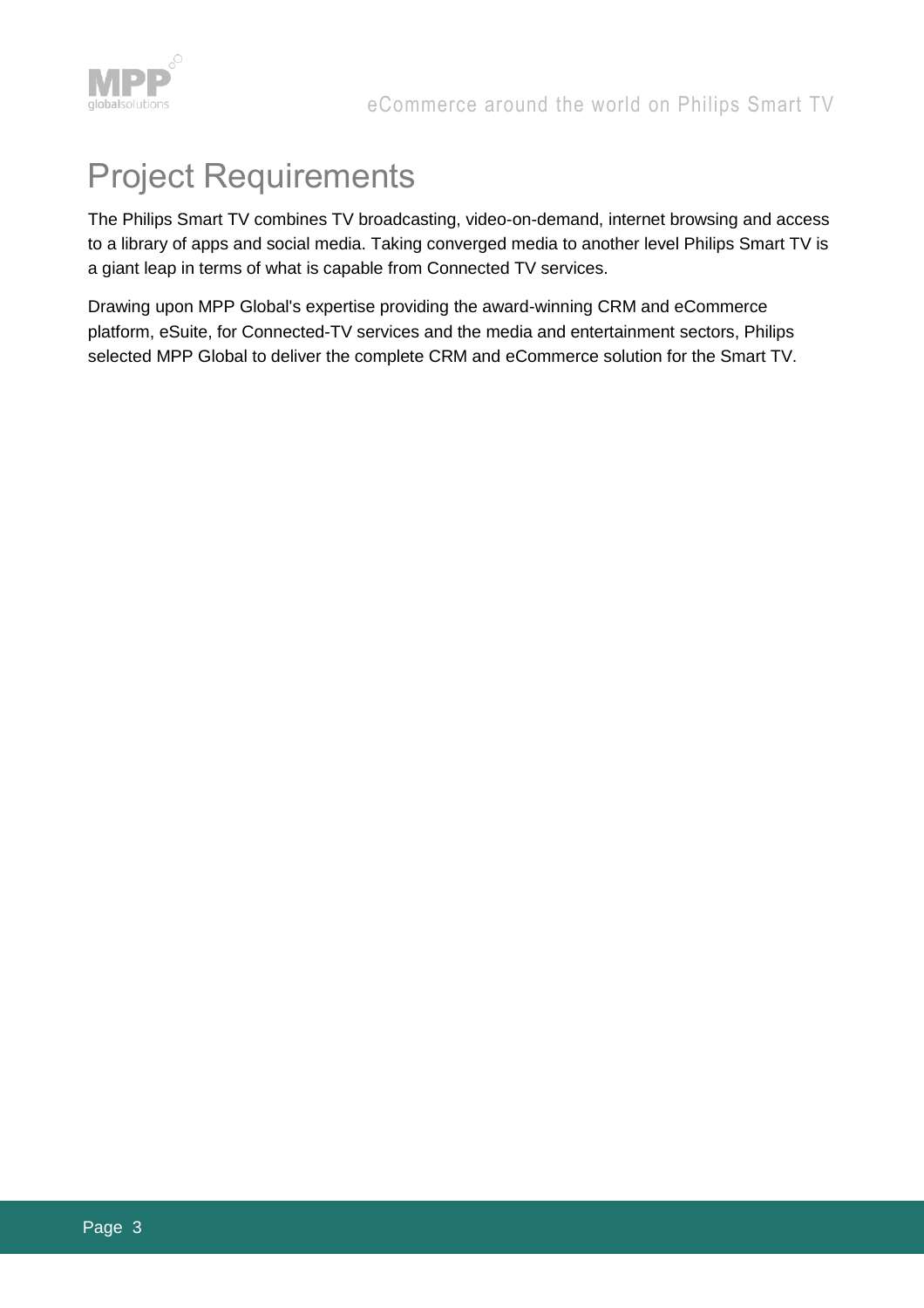

## The Solution

MPP Global's API library (SDK) was used to directly integrate with Philips' system to provide payment functions that will be shared with app developers and content providers, enabling Philips to offer their customers secure and seamless access to paid-for content delivery, central storage and re-use of consumer payment details and promoting one-click transactions. Consumers are able to purchase products, services or content from hundreds of content providers via their centralized payment account.

eSuite utilizes secure centralized payment accounts and one-click transactions, it also enables one household to have multiple accounts with different log-ons for the same billing account. This allows parents to monitor their children's payment and viewing habits through one central source.

Enabling eCommerce payments in multiple currencies and multiple languages also makes the service perfectly positioned for international usage, which Philips Smart TV delivers. Other features provided by MPP Global include a customer support console which enables Philips' customer representatives to manage customer enquiries, such as processing refunds through the online payment system.

#### **Quote**

*"The decision to work with MPP Global was a straightforward one when considering their track record and experience in providing advanced and broadly integrated CRM and eCommerce services."*

Albert Mombarg, Head of Smart TV, TP VISION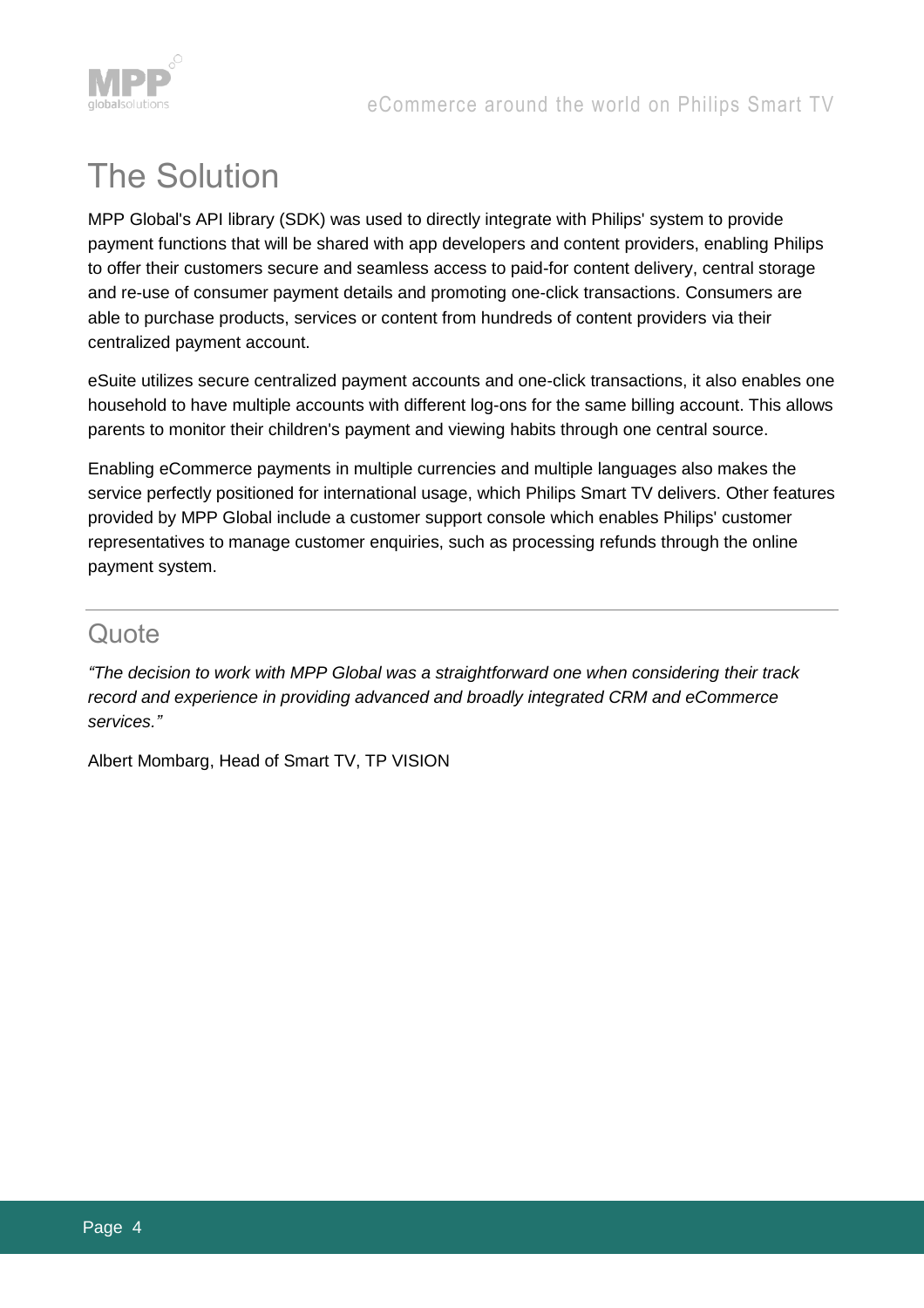

## Project Goals

#### Seamless Payment Processing

Delivering MPP Global's API library straight into the Philips system and using it to its full extent enables a seamless payment journey for the user, increasing the likelihood of consumers purchasing paid video content.

#### Centralized Customer Accounts

As part of MPP Global's core functionality, eWallet technology can be applied to centrally store customer account details and payment information. This enables returning users to log in and make repeat, one click purchases using pre-stored data.

#### International Functionality

With the Philip's Smart TV accessible to many across the globe, MPP Global were able to deliver the payment and eCommerce functionality in numerous languages and currencies, providing the technology to target a truly global audience.

#### Managing Customer Support

With a global audience, comes a raft of customer support. MPP Global provided a customer support console enabling Philips support agents to easily locate and edit users as well as process refunds and entitlements, all in one single, centralized view.